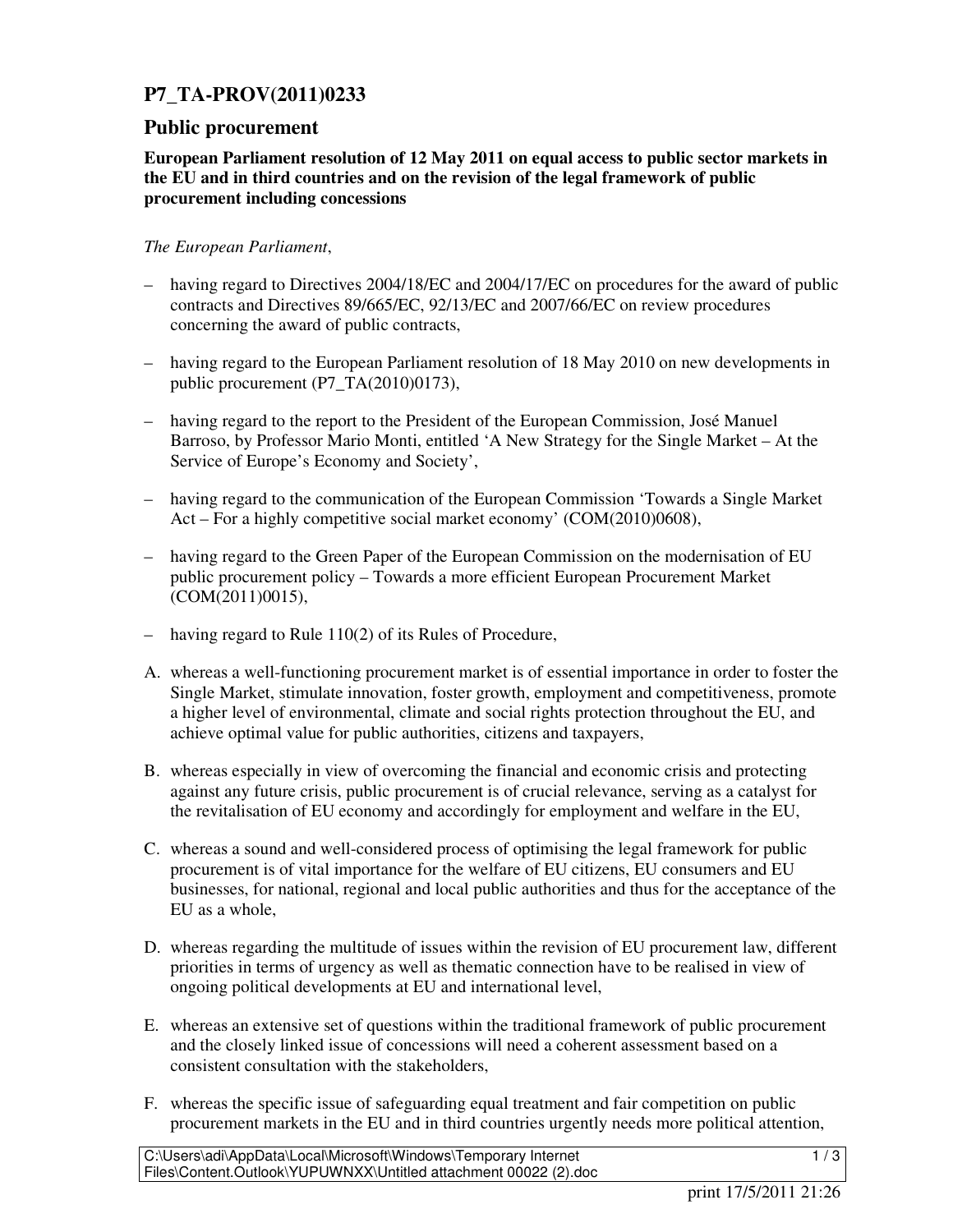especially with a view to current problems regarding access to public sector markets in third countries, slow progress in negotiations on the revision of the WTO Government Procurement Agreement (GPA) and the obvious reluctance of many third countries to join the GPA,

- 1. Refers to its comments in its resolution of 18 May 2010 on new developments in public procurement, and especially to paragraph 46 of this resolution stating that, while arguing strongly against protectionist measures in the field of public procurement at global level, it firmly believes in the principle of reciprocity, mutual benefit and proportionality in that area; and calls on the Commission to conduct a detailed analysis of the potential benefits and problems associated with imposing proportional, targeted restrictions on access to parts of the EU's procurement markets, an impact assessment analysing when it might be used and an assessment of the legal basis that such an instrument would take for those trading partners which benefit from the openness of the EU market, but have not shown any intention of opening up their own markets to EU companies, while continuing to encourage the partners of the EU to offer reciprocal and proportional market access arrangements for European companies before proposing any other new text in the area of public procurement;
- 2. Is of the opinion that the spirit of positive reciprocity and transparency will in effect secure more open public procurement markets and avoid protectionist measures using all existing tools available;
- 3. Asks the Commission, therefore, to provide data regarding the level of openness of public procurement and to ensure reciprocity with other industrialised countries and major emerging economies; invites the Commission to look into new ways of improving access for European enterprises to public procurement markets outside the EU, in order to ensure a level playingfield for both European and foreign enterprises competing for the award of public contracts; proposes, in more general terms, that future trade agreements negotiated by the Union should incorporate a chapter on sustainable development, drawing on the principles of corporate social responsibility as defined by the 2010 update of the OECD Guidelines for Multinational Enterprises;
- 4. Is convinced that in order to avoid new protectionist measures which might harm the interests of EU exporters also in fields beyond public sector markets, the Commission should search for adequate measures which will not allow for blanket EU or national counter-measures, but be based on appropriate tools in the area of public procurement;
- 5. In this regard, calls on the Commission to assess the problems associated with extraordinary low bids and to propose appropriate solutions;
- 6. Recommends contracting authorities to provide for early and sufficient information to other bidders in cases of abnormally low bids, in order to allow them to assess if there is ground for initiating a review procedure;
- 7. Sees an urgent need for the EU to achieve better coherence between the common external trade policy of the EU and practices in Member States accepting exceptionally low bids from companies whose home countries are not signatories to the GPA, to the disadvantage of EU companies and labour, social and environmental standards existing in the EU Member States;
- 8. With a view to question 114 of the Commission's Green Paper on the modernisation of EU public procurement policy asking for a ranking of priorities amongst the various issues raised in the Green Paper, endorses the importance of achieving effective solutions concerning the need for fair, open and balanced market access whilst promptly addressing other urgent issues, such as simplification and clarification of the rules, improving SME access to public contracts,

 $\sqrt{2/3}$